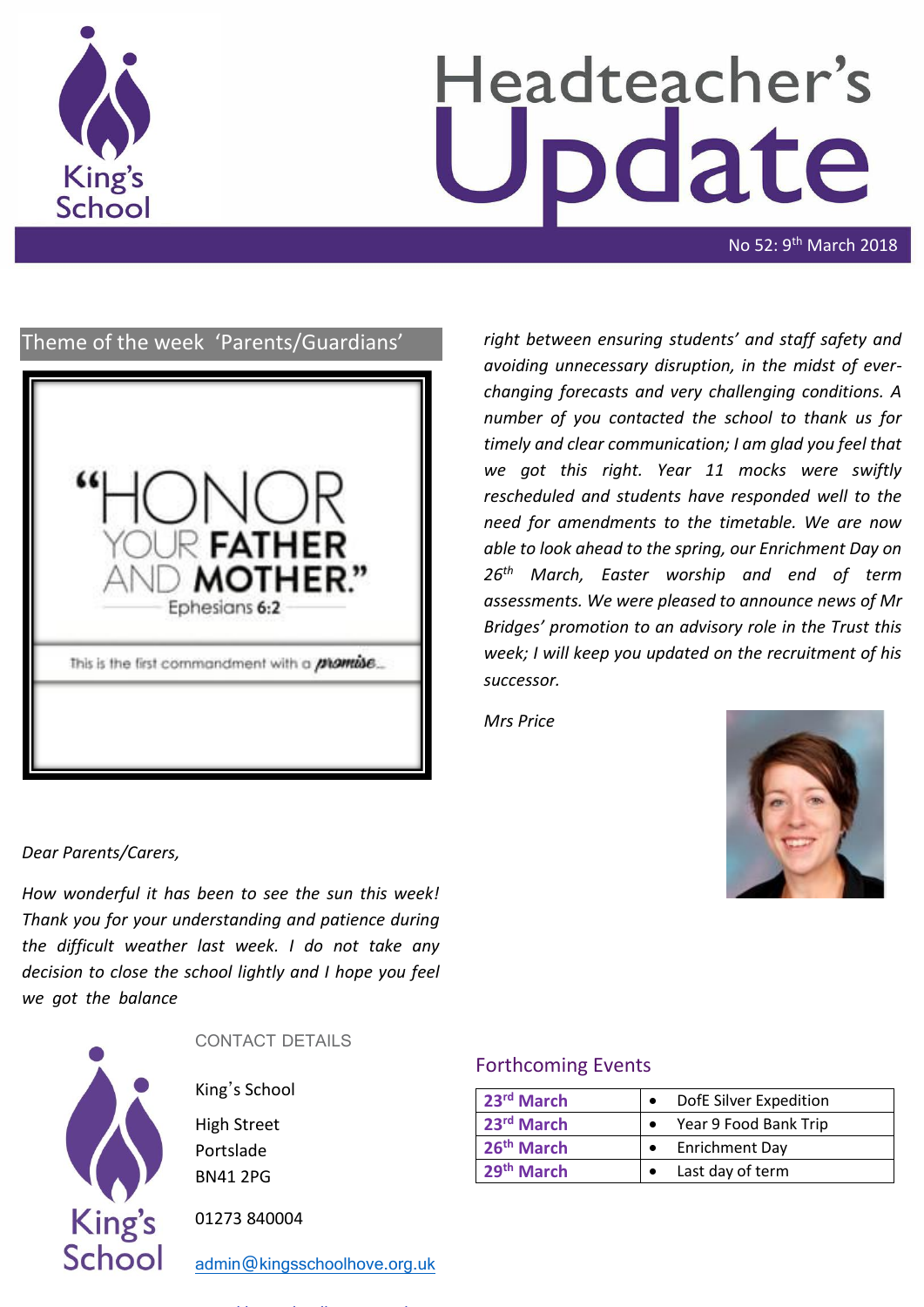## **King's School**

# Student of the Week

This week's student of the week is awarded to Ruby in Year 8. She is so committed to extracurricular sports activities and goes out of her way to encourage others in fitness activities. Well done Ruby! You





inspiration. We also want to give a special mention to Phoebe in Year 11. Her encouragement of other students and leadership in revision is outstanding.

# Parent Prayer

After National Offer Day, do be praying for the Year 6 students who will be joining us in September. Pray especially for those who might be feeling nervous because they are the only one from their primary school coming to King's. Please also pray for recruitment to our current vacancies, including the Deputy Head Teacher and Assistant Head Teacher positions.

are a great

Our Year 11s will be receiving mock results from next week so please pray for their teachers as they plan for intervention in the crucial period before the final exams. As we head towards Easter, be praying for our Easter celebration services in the last week of term. Pray for those who will be leading them, that they would be able to prepare well to share the amazing message of the cross.

#### Site Update

Kier are making good progress on our permanent site. We are having monthly update meetings with them and are being kept closely informed of their work in West Blatchington. Mrs Price and Mrs Laux (Chair of Governors) met with Brighton and Hove Buses last week to discuss routes to the new permanent site. As ever, Mr Best was very helpful and keen to ensure safe and efficient transport to the new site for our students.

Plans are being made to provide direct routes from our main admissions node to the new site and we will keep you informed as these plans progress.

## National Offer Day

125 Year 6 students were offered places to join us in September 2018 on  $1<sup>st</sup>$  March. We are delighted to welcome these new students and their families to the King's community! Welcome packs will be posted out in due course and induction events are being planned for the summer term. If you are disappointed not to have been successful in your application for a place for your child please contact us via [admissions@kingsschoolhove.org.uk](mailto:admissions@kingsschoolhove.org.uk)

### Website Focus

Please note that you can access Show My Homework from our website, through the curriculum link on the school drop down menu: [https://kingshove.showmyhomework.co.uk/school/ho](https://kingshove.showmyhomework.co.uk/school/homeworks/calendar) [meworks/calendar.](https://kingshove.showmyhomework.co.uk/school/homeworks/calendar) You do not need log in details to access all the homework that has been set across the show and can filter from the Show My Homework home page to find specific homework set for year groups, classes and subjects.

#### Sporting Success

We are delighted to share the success of Ruby in Year 8 who represented the Sussex Team for cross country last weekend and won the Regional Inter County Middle Distance Final. Ruby is an accomplished sportswoman with a great attitude to competition. Well done Ruby – we are proud of you!



#### Enrichment Day

On Monday the 26<sup>th</sup> March, we will be holding our second enrichment day this academic year. On this day, the following activities will take place: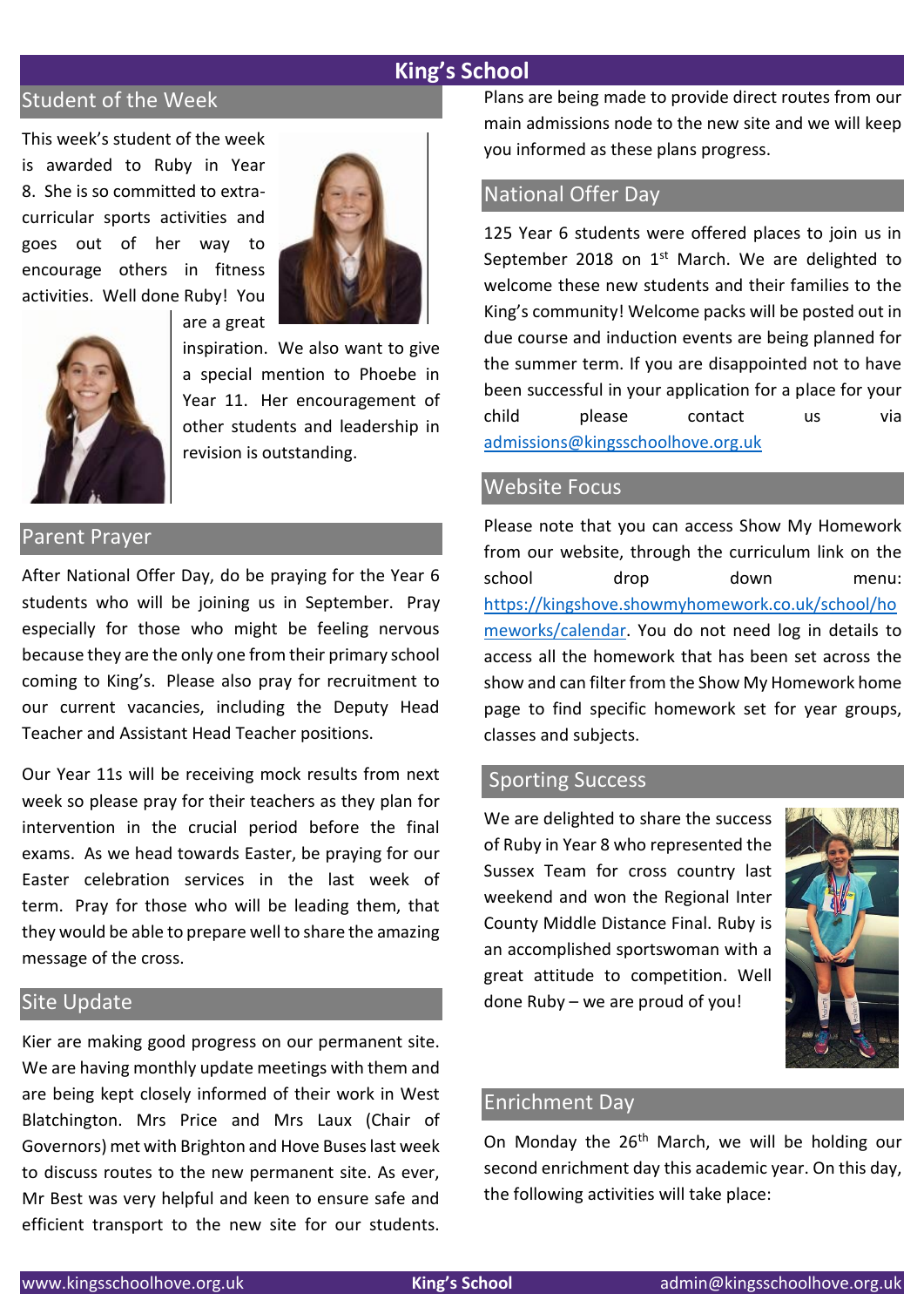# **King's School**

**Year 7** – Students will either be visiting the Globe Theatre in London or joining Shakespeare workshops at school.

**Year 8** – Students will be either going on a History trip to Bodiam Castle, or on a Geography trip to Birling Gap.

**Year 9** – Students will either be on the History residential trip to Ypes or taking part on a drug awareness day on the school site.

**Year 10** – Students will be focusing on the best way to study and revise ready for their GCSE exams next year. We will also be telling the students about GCSE Pod, a revision help website

**Year 11** – Will be focusing on Mathematics, Drama, Computer Science and English Literature as we enter the last few weeks before their examinations.

If you have any queries about the activity your child is taking please contact the front office via the [admin@kingsschoolhove.org.uk](mailto:admin@kingsschoolhove.org.uk) email address.

Students on the school site will be finishing lessons at 14:10 on this day and there will be no extra-curricular clubs running. Please see individual letters and trip information about the end of the day for those not on the school site.

# Year 11 Update

Our Year 11 students continue to show fantastic focus and application during their mock exams, which have had to be extended due to the snow. These exams will conclude with Chemistry and Geography on Monday and English Literature on Tuesday. Students who were absent through illness for some exams may have catchup exams on these days too.

Looking to next week, we start back with Period 7 intervention sessions and we are focusing on the following subjects:

**12th March** No Period 7 intervention/ Music Department open

13<sup>th</sup> March Science (for Triple Scientists) 3.15 – 4.30pm, History, Business Studies

**14th March** DT/Drama (groups to arrange rehearsals with Mrs Grosvenor)

15<sup>th</sup> March **History**, Business Studies, Drama (groups to arrange rehearsals with Mrs Grosvenor)

16<sup>th</sup> March History, Drama (groups to arranage rehearsals with Mrs Grosvenor) / Music Department open

Students will be informed if they are targeted for these sessions.

Other key dates for Year 11 students are as follows:

**19th March** Period 7 sessions resume with amended timetable and students will be informed if they are expected to attend.

**19th March** Period 7 English feedback from Language mocks/ History/ Spanish/ Music

| 20 <sup>th</sup> March<br>Language mocks | Period 7 English feedback from  |  |                              |        |  |
|------------------------------------------|---------------------------------|--|------------------------------|--------|--|
| 21 <sup>st</sup> March                   |                                 |  | Period 7 Drama/Science/RP/DT |        |  |
| 22 <sup>nd</sup> March<br>Geography      | Period 7                        |  | Drama/                       | Maths/ |  |
| 23rd March<br>Art/Music                  | Period 7 Drama/ Maths/ History/ |  |                              |        |  |

**23rd –25th March** Duke of Edinburgh Silver Expedition

**26th March** Enrichment Day Morning sessions: Maths revision Afternoon session: English Literature Paper 2 mock Period 7 Drama (final rehearsals)/ History/ Spanish/ Art/ Music **27th March** Drama practical exam

Period 7 English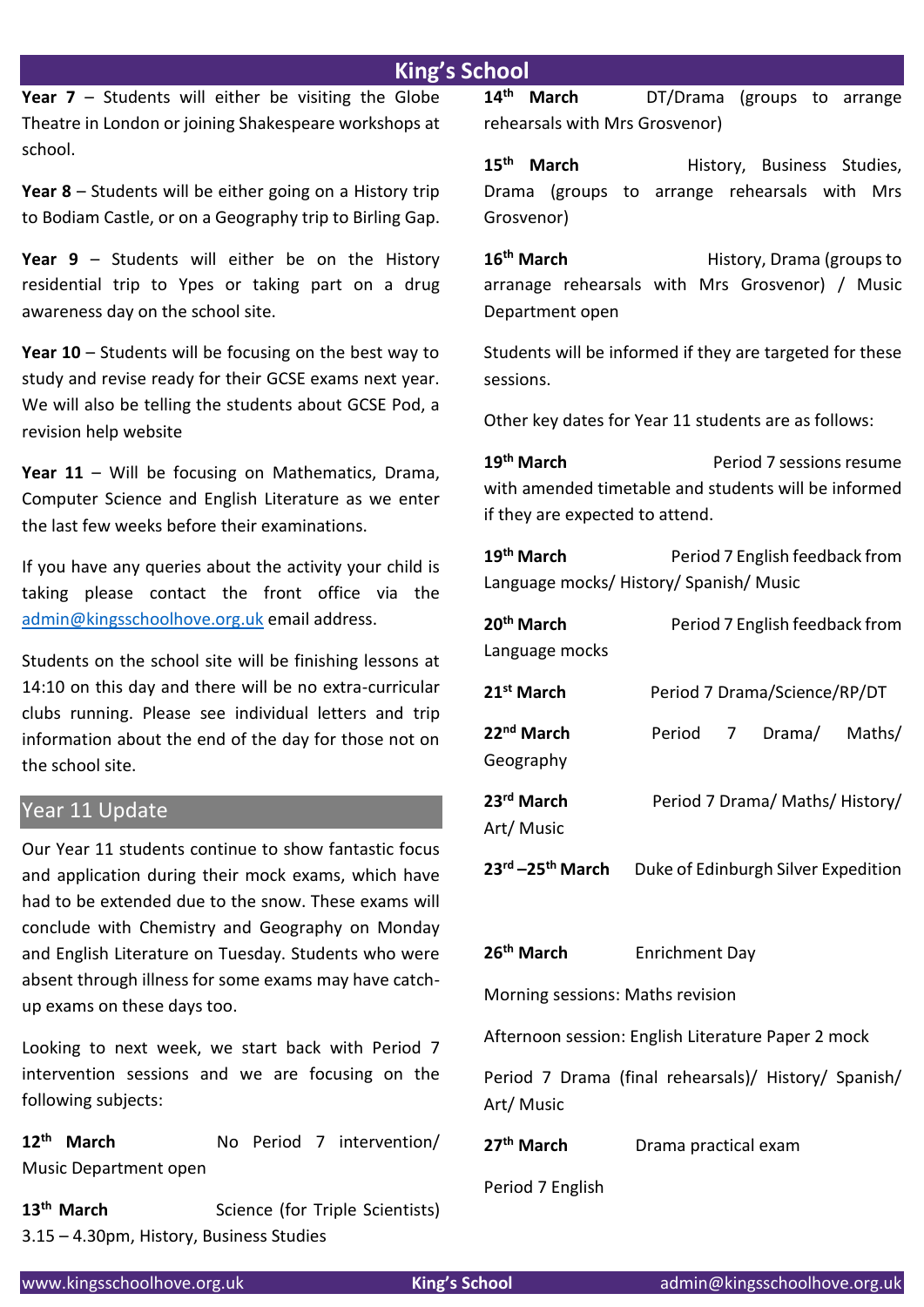# **King's School**

**28th March** Musicians off-timetable (composition day)

Period 7 Science/DT/RP

**29th March** Musicians off-timetable (recording day)

No Period 7 intervention

So it is a packed schedule up until Easter and in subsequent newsletters, there will be information on revision sessions over the Easter holiday. Almost exclusively, these will be between  $11<sup>th</sup>$  April –  $13<sup>th</sup>$  April.

GCSE Pod still features heavily in successful student's revision time and over 2200 pods have been streamed or downloaded since its launch before the Christmas holiday. If you are a Year 11 parent and wish to access these resources, go to the following link: <https://www.gcsepod.com/parents/>

If you are a Year 11 parent, please congratulate your son/daughter for their efforts with the mocks exams. We are proud of them. Teachers are marking furiously so that they can get timely feedback to students and they can make improvements in their skills/knowledge. When you receive this newsletter there will 34 school days until the start of the GCSE exams! Full results from these mock exams will be with parents on 29<sup>th</sup> March when the Year 11 interim reports are issued.

## Year 8 Girls' Indoor Athletics

On Thursday 8th March, our Year 8 girls took part in the indoor athletics Sussex finals. They were competing against schools from all over Sussex, and were representing Brighton and Hove. All six students competed in a range of track and field events, ranging from standing long and triple jump, speed bounce, vertical jump and shot put. We had many highlights from the competition, including Ruby winning her 6 lap individual race as well as her standing long jump and triple jump as well the 4x2 lap relay which the girls also won. Varndean, Dorothy Stinger and Longhill were also representing Brighton and Hove for different year groups, and it was an incredible afternoon of supporting the other Brighton Schools. King's came third out of ten schools (third in Sussex), which is an outstanding result. Every girl competed to such a high standard and held their nerves. Well done girls  $-$  we are so incredibly proud of you! Well done Ruby, Molly, Isobel, Devina, Sienna and Carly.



# U15 Girls' Sussex Cricket Final

Our U15 team played against 5 other schools in the Lady Taverner's Sussex final. King's narrowly their first game by a few runs, despite Emily and Olivia bowling well. King's then tied their second game 66 runs all, with excellent batting from Ruby and Vicky. King's then lost to eventual winners Bede's, however King's bowled them out for the lowest total of the day, with two great overs of swing bowling from Eloise, taking 4 wickets. King's then lost their 4th game by 1 run, with good bowling from Ruby and Ciara, along with solid batting from Skye and Sienna. In the last game, the moment of the day happened when Sienna took an unbelievable diving catch on the boundary to prevent a six which had both teams applauding. The girls continued to improve throughout the day and enjoyed their experience of being in a county final; they were a pleasure to take to represent King's.